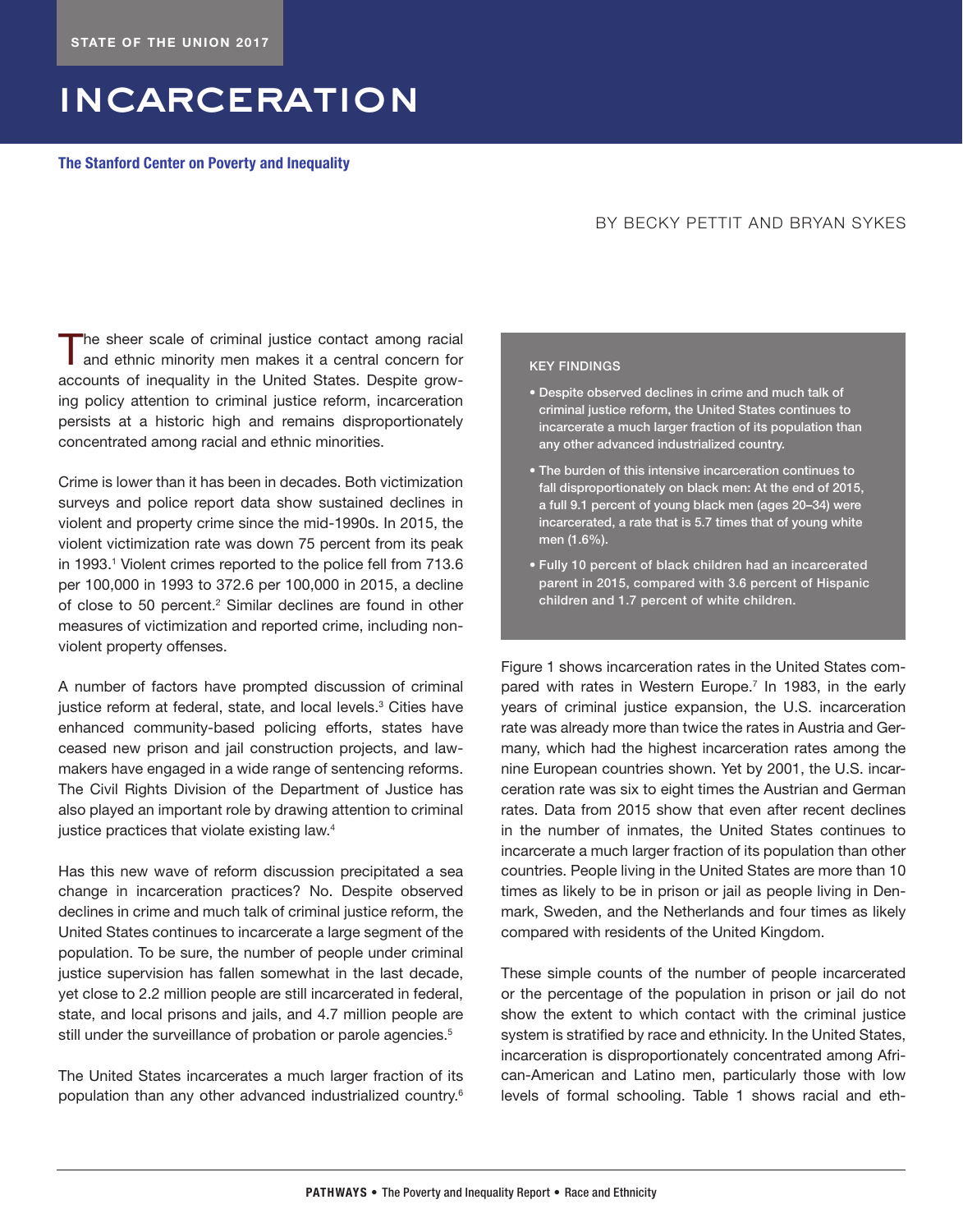nic differences in exposure to incarceration.8 The top panel shows the percentage of young men incarcerated in federal, state, and local prisons and jails. In 1985, only 0.8 percent of young white men aged 20–34 were incarcerated. In contrast, the incarceration rate among young black men was 5.9 percent, over seven times the incarceration rate of whites. Racial inequality in incarceration rates peaked in the mid-2000s, with young blacks close to eight times as likely as young whites to be incarcerated. Even with recent declines in incarceration, 1 in 11 young black men (9.1%) was incarcerated at the end of 2015, an incarceration rate 5.7 times that of young white men (1.6%). Incarceration among young Hispanic men has risen, such that 3.9 percent were incarcerated at the end of 2015. Incarceration is also disproportionately concentrated among those with low levels of formal schooling. In 2010, when U.S. incarceration was near its peak, fully one-third of young black men who dropped out of high school were incarcerated.<sup>9</sup> By the end of 2015, the black-white gap in incarceration for high school dropouts was substantially larger than the gap among those with some college education or more.10

Inequality in exposure to incarceration shows up intergenerationally as well. The bottom panel of Table 1 displays race and ethnic inequalities in children's exposure to having a parent incarcerated. Parental incarceration is much more common

for black and Hispanic children than for white children. In 2015, parental incarceration rates for Hispanic children were approximately twice as high as for white children, while black children were over five times more likely than white children to have a parent incarcerated. The consequences of parental incarceration are severe for children. Having a father incarcerated increases the risk of homelessness among black youth, elevates the odds of infant mortality, increases internalizing and externalizing behaviors in children, and places minors at risk of educational failure and future criminal justice contact.<sup>11</sup>

It is important to bear in mind that racial and ethnic disparities in incarceration are not a reflection of trends in crime or victimization. The concentration of incarceration in racial and ethnic minority groups is due to shifts in policing, prosecution, and sentencing that disproportionately affect historically disadvantaged groups.12

It is easy to normalize this state of affairs. Stripped of this normalization, we are left with the simple fact that the United States is warehousing a large segment of the African-American population, a policy that can reasonably be interpreted as an institutionalized form of social control.13 Others contend that the criminal justice system has such significance in the lives of young black men that it has become one of the



Source: U.S. rates are from Western, 2006; Beck et al., 2002; Kaeble and Glaze, 2016. European rates are from the Council of Europe, 1983 and 2002; Aebi et al., 2016.